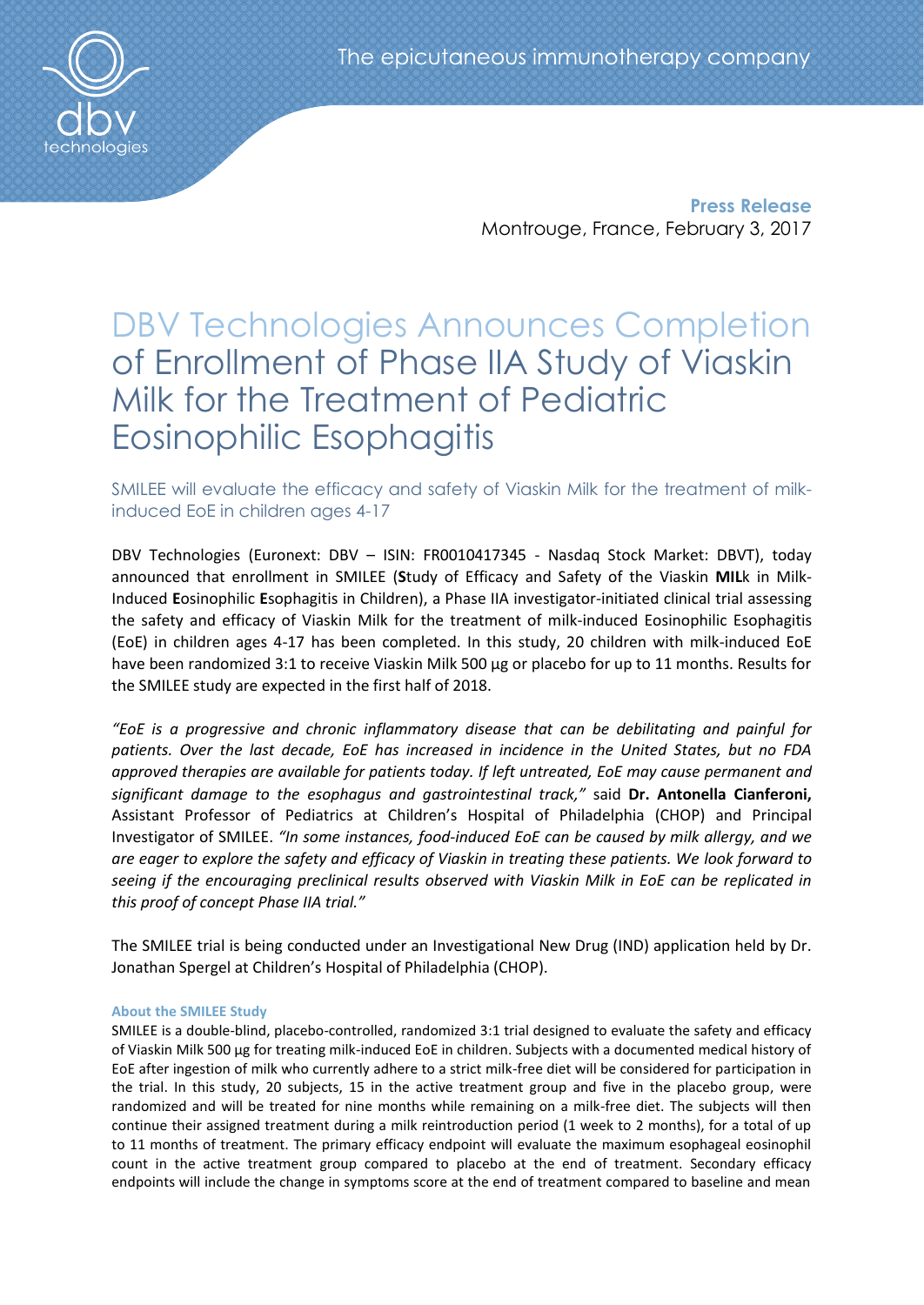esophageal eosinophil count at the end of treatment.

#### **About Viaskin Milk**

Viaskin Milk is an investigational therapy in development for the treatment of pediatric cow's milk protein allergy (CMPA) and Eosinophilic Esophagitis (EoE). The Viaskin Milk patch is based on epicutaneous immunotherapy (EPIT), a proprietary technology platform that can deliver biologically active compounds to the immune system through intact skin without allowing compound passage into the blood.

#### **About Eosinophilic Esophagitis**

EoE is an allergic inflammatory disease characterized by the swelling of the esophagus. Typical symptoms include vomiting, abdominal pain, regurgitation, dysphagia, and in young children and infants, feeding difficulties and failure to thrive. Because of the diverse and non-specific symptoms, EoE can be diagnosed only by esophageal biopsy. In addition to presenting symptoms, acute and chronic complications that may arise if EoE remains untreated include food impaction, esophageal stricture, narrow-caliber esophagus, and esophageal perforation. It is estimated that EoE impacts one in every 2,000 children. EoE is considered to be a chronic condition with no currently approved treatments. EoE in children can be caused by cow's milk allergy (CMA), and therefore a cow's milk-free diet is often able to reduce EoE symptoms.

#### **About DBV Technologies**

DBV Technologies is developing Viaskin®, a proprietary technology platform with broad potential applications in immunotherapy. Viaskin is based on epicutaneous immunotherapy, or EPIT®, DBV's method of delivering biologically active compounds to the immune system through intact skin. With this new class of selfadministered and non-invasive product candidates, the company is dedicated to safely transforming the care of food allergic patients, for whom there are no approved treatments. DBV's food allergies programs include ongoing clinical trials of Viaskin Peanut and Viaskin Milk, and preclinical development of Viaskin Egg. DBV is also pursuing a human proof-of-concept clinical study of Viaskin Milk for the treatment of Eosinophilic Esophagitis, and exploring potential applications of its platform in vaccines and other immune diseases.

DBV Technologies has global headquarters in Montrouge, France and New York, NY. Company shares are traded on segment A of Euronext Paris (Ticker: DBV, ISIN code: FR0010417345), part of the SBF120 index, and traded on the Nasdaq Global Select Market in the form of American Depositary Shares (each representing onehalf of one ordinary share) (Ticker: DBVT). For more information on DBV Technologies, please visit our website: [www.dbv-technologies.com](http://www.dbv-technologies.com/)

#### **Forward Looking Statements**

This press release contains forward-looking statements, including statements regarding the potential safety and efficacy of Viaskin Milk for the treatment of Eosinophilic Esophagitis (EoE) and statements reflecting management's expectations for clinical development of our product candidates and the commercial potential of our product candidates. These forward-looking statements are not promises or guarantees and involve substantial risks and uncertainties. Among the factors that could cause actual results to differ materially from those described or projected herein include uncertainties associated generally with research and development, clinical trials and related regulatory reviews and approvals, the risk that historical preclinical results may not be predictive of future clinical trial results, and the risk that historical clinical trial results may not be predictive of future trial results. A further list and description of these risks, uncertainties and other risks can be found in the Company's regulatory filings with the French Autorité des Marchés Financiers, the Company's Securities and Exchange Commission filings and reports, including in the Company's Annual Report on Form 20-F for the year ended December 31, 2015 and future filings and reports by the Company. Existing and prospective investors are cautioned not to place undue reliance on these forward-looking statements, which speak only as of the date hereof. DBV Technologies undertakes no obligation to update or revise the information contained in this Press Release, whether as a result of new information, future events or circumstances or otherwise.